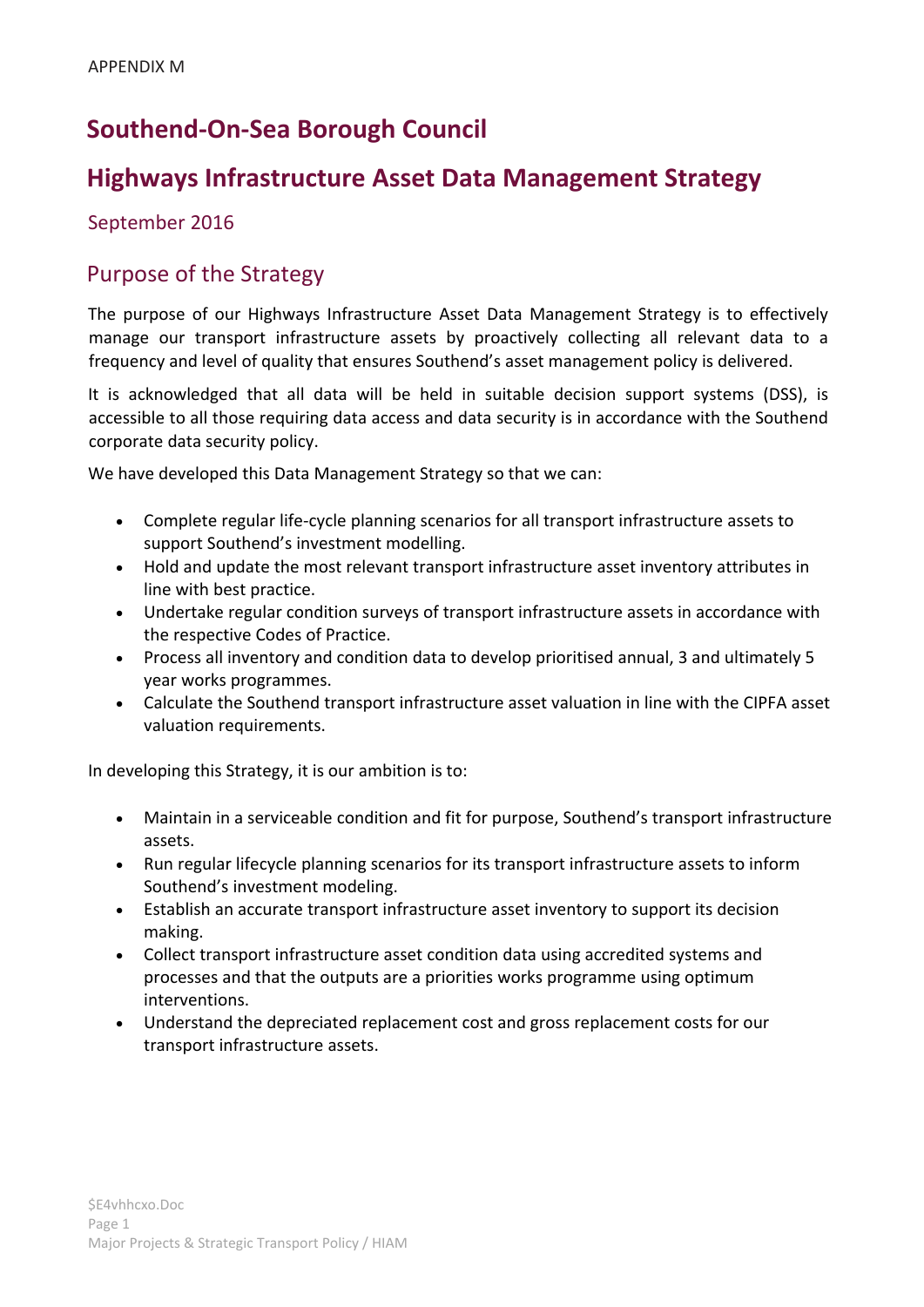# Strategic Priorities

In 2015 we published our Council Plan and Annual Report setting out the Council's recent achievements, and the need to make significant revenue savings and to look forward for the next three years. It also contains our Corporate Values as set out below: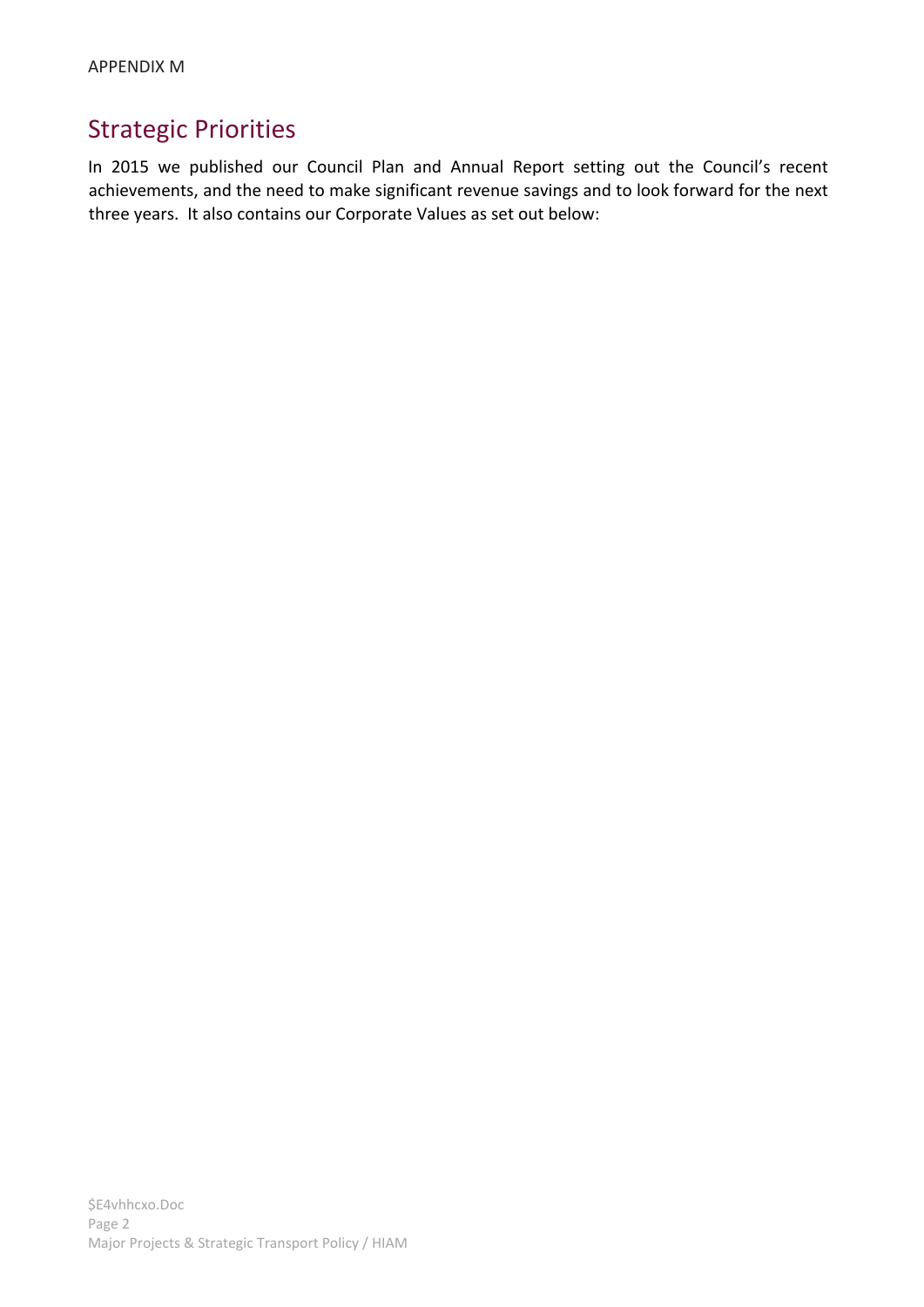# Living our Values

Our Corporate Values guide how we go about our work. They provide a framework for everything we do from day-to-day activities to key business decisions:

| <b>Excellence:</b>      | We aspire for excellence in our work                                |
|-------------------------|---------------------------------------------------------------------|
| As one:                 | We work as one organisation responsible                             |
| <b>Responsible:</b>     | We are all responsible for the performance of our organisation open |
|                         | & honest                                                            |
| <b>Open and Honest:</b> | We are open, honest and transparent, listening to other's views     |
|                         | customer care                                                       |
| <b>Customer Care:</b>   | Good customer care is at the heart of everything we do              |
| <b>Supportive:</b>      | We support, trust & develop each other                              |

To support the successful delivery of our Corporate Values, it is important that we have a clear understanding of the scope of our transport infrastructure assets, its condition, the optimum investment need, and that the subsequent output is an optimum annual works budget. These will be aligned with the strategic asset management priorities and delivers our asset management policy.

The key data management priorities for Southend on Sea Borough Council are that:

- All critical asset data will have a designated owner, and that owner have responsibilities to comply with the corporate and local data management requirements.
- All data whether procured or from internal condition surveys, is appropriately date stamped and its 'ownership' is with Southend.
- Data collection is undertaken on a risk based approach for frequency, method of collection and the reliability and repeatability of outputs.
- All data collected, or processed is held in the most appropriate DSS for the type of critical asset the data relates.
- We will undertake a review of the present number of DSS used to hold transport infrastructure data so that we can reduce syste3m overlap, multiple uploading of data, and the costs of holding multiple system licences.
- We will archive and dispose of critical asset data only when data has been superseded, the relevant asset has been disposed of and the archived data to be disposed complies with any corporate requirements.
- All data quality, updating, collection and processing is reviewed on a regular basis in accordance with any corporate requirements.

### The Highways Infrastructure Asset Management Plan (HIAMP)

The various documents that make up our HIAMP for a local highway authority is known as the HIAMP. Our HIAMP contains transport infrastructure asset specific policies and data relating to